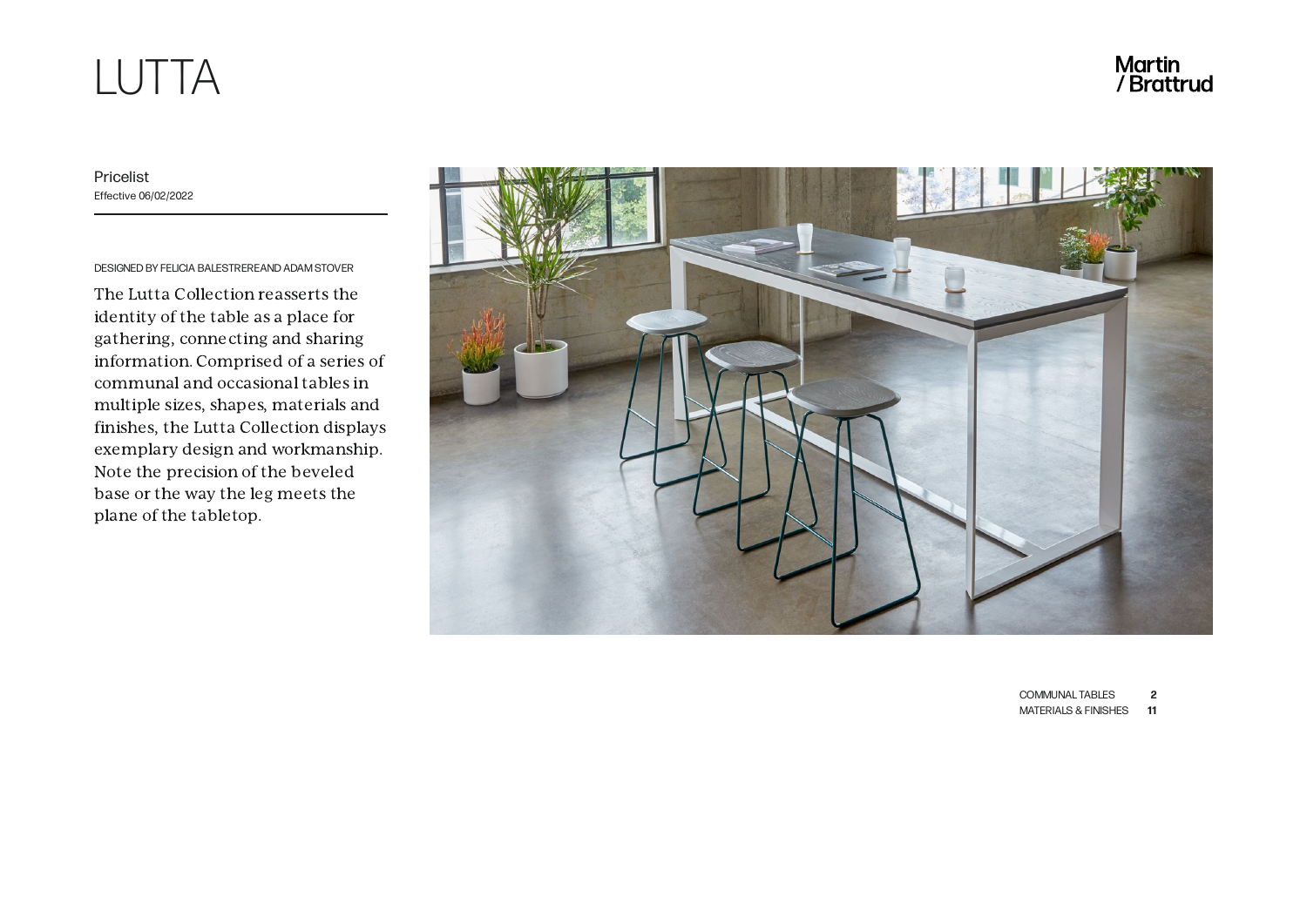<span id="page-1-0"></span>

**801-72NB**

Outer Width **72"** Outer Depth **24"**

**Outer Height** 

| Ash<br>7670       | Maple<br>7670 | Walnut<br>7720                                                                 | Corian <sup>°</sup><br>7427 | Laminate<br>6982 |     |     |                                       |
|-------------------|---------------|--------------------------------------------------------------------------------|-----------------------------|------------------|-----|-----|---------------------------------------|
| <b>TABLE TOP</b>  |               | Corian® Standard in Glacier White<br>Corian <sup>®</sup> in Carbon or Concrete |                             |                  | add | 489 | See Power Options Worksheet.          |
|                   |               |                                                                                |                             |                  |     |     | <b>GSA SIN 711-16</b>                 |
| <b>TABLE BASE</b> |               | Standard in Powder Coat<br><b>Hand Rubbed Steel</b>                            |                             |                  | add | 390 | V SCS Certified Indoor Advantage Gold |
|                   |               |                                                                                |                             |                  |     |     | See Materials & Finishes on page 11   |



## Communal Table, Bar Height

Outer Width **72"** 30"<br>42"

| Outer Width  |  |
|--------------|--|
| Outer Depth  |  |
| Outer Height |  |

| Maple<br>Ash<br>8619<br>8619 | VENEER WITH PLYWOOD EDGE!<br>Walnut<br>Corian <sup>®</sup><br>Laminate<br>8342<br>8669<br>7845 |            |                                                       |
|------------------------------|------------------------------------------------------------------------------------------------|------------|-------------------------------------------------------|
| <b>TABLE TOP</b>             | Corian® Standard in Glacier White<br>Corian <sup>®</sup> in Carbon or Concrete                 | 489<br>add | See Power Options Worksheet.<br><b>GSA SIN 711-16</b> |
| <b>TABLE BASE</b>            | Standard in Powder Coat<br><b>Hand Rubbed Steel</b>                                            | 390<br>add | √ SCS Certified Indoor Advantage Gold                 |
|                              |                                                                                                |            | See Materials & Finishes on page 11                   |

**801-72B**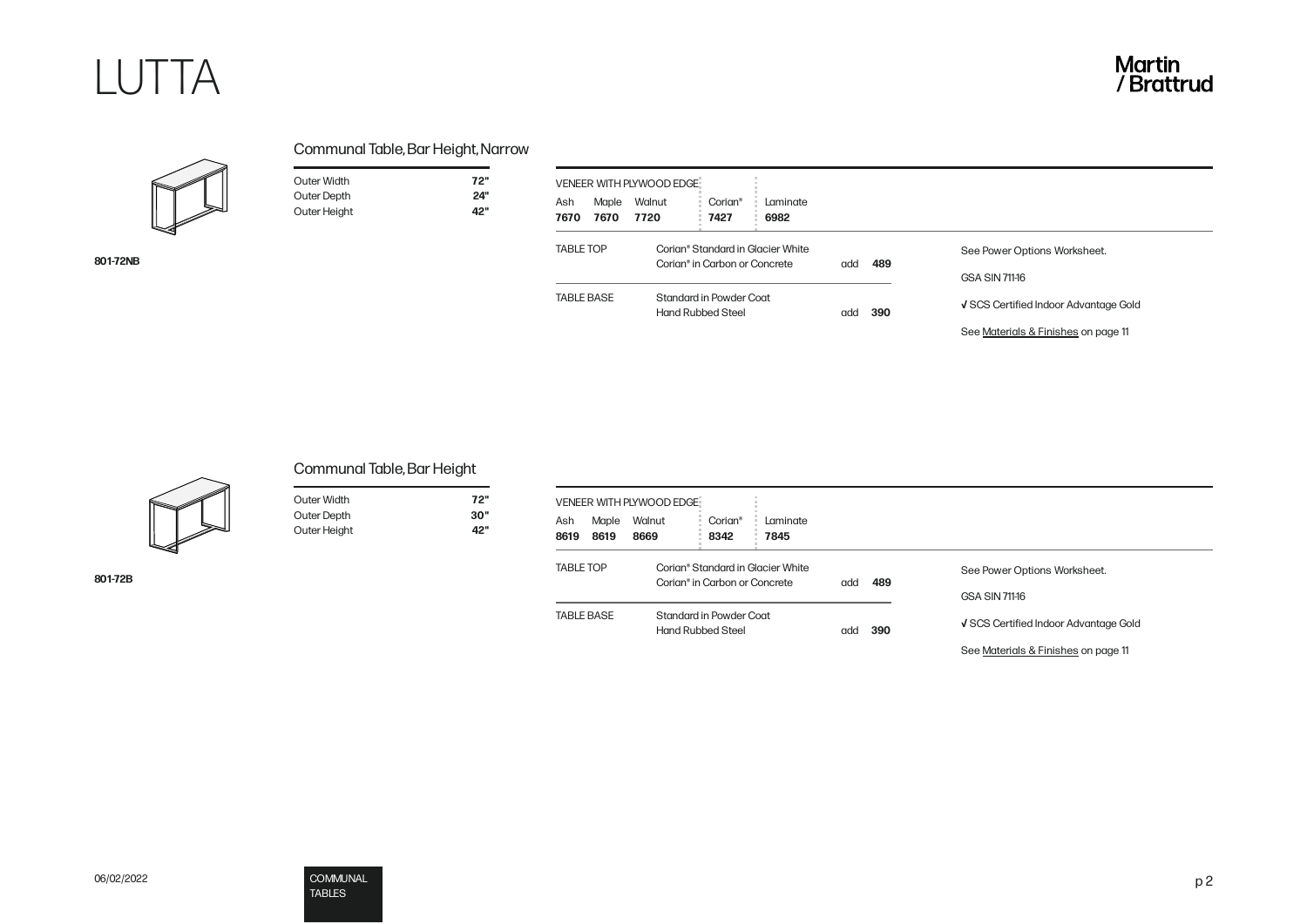

**801-72WB**

Outer Width **72"** Outer Depth **36"**<br>
Outer Height **42"** 

**Outer Height** 

| Maple<br>Ash<br>9299<br>9299 | Walnut<br>9351                                      | Corian <sup>®</sup><br>9764                                                    | Laminate<br>9372 |     |                                       |                                                       |
|------------------------------|-----------------------------------------------------|--------------------------------------------------------------------------------|------------------|-----|---------------------------------------|-------------------------------------------------------|
| <b>TABLE TOP</b>             |                                                     | Corian® Standard in Glacier White<br>Corian <sup>®</sup> in Carbon or Concrete |                  | add | 489                                   | See Power Options Worksheet.<br><b>GSA SIN 711-16</b> |
| <b>TABLE BASE</b>            | Standard in Powder Coat<br><b>Hand Rubbed Steel</b> |                                                                                | add              | 390 | √ SCS Certified Indoor Advantage Gold |                                                       |



## Communal Table, Bar Height, Extra Wide

Outer Width **72"** Outer Depth **42"** Outer Height **42"**

| Outer Width        |  |
|--------------------|--|
| <b>Outer Depth</b> |  |
| Outer Height       |  |

**801-72EB**

| VENEER WITH PLYWOOD EDGE<br>Ash<br>Maple<br>10228<br>10228 | Walnut<br>Corian <sup>®</sup><br>Laminate<br>10280<br>11449<br>10309           |            |                                       |
|------------------------------------------------------------|--------------------------------------------------------------------------------|------------|---------------------------------------|
| <b>TABLE TOP</b>                                           | Corian® Standard in Glacier White<br>Corian <sup>®</sup> in Carbon or Concrete | 489<br>add | See Power Options Worksheet.          |
| <b>TABLE BASE</b>                                          | Standard in Powder Coat                                                        |            | <b>GSA SIN 711-16</b>                 |
|                                                            | <b>Hand Rubbed Steel</b>                                                       | 390<br>ddd | V SCS Certified Indoor Advantage Gold |
|                                                            |                                                                                |            | See Materials & Finishes on page 11   |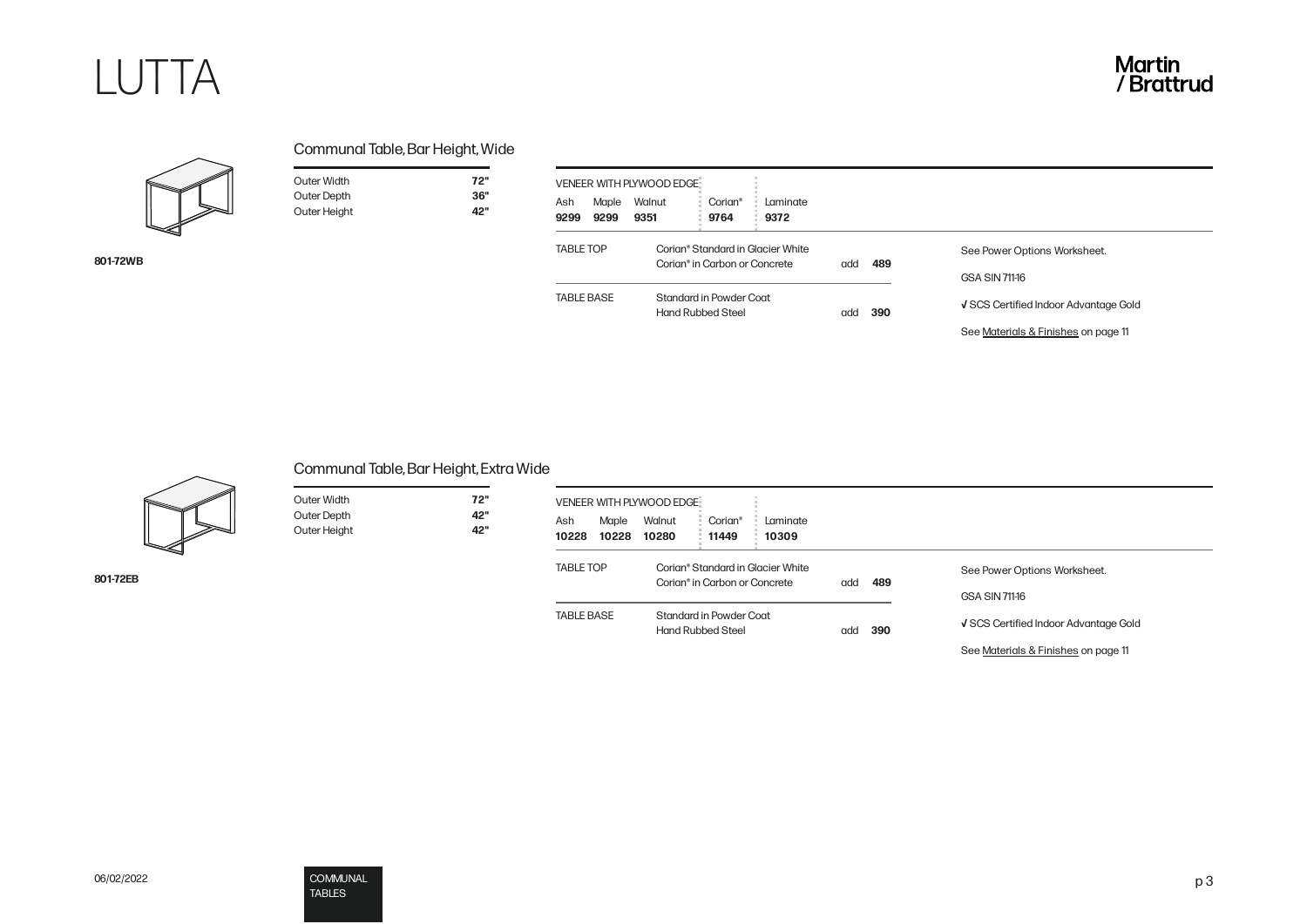

**801-84NB**

| Communal Table, Bar Height, Narrow |  |
|------------------------------------|--|
|------------------------------------|--|

Outer Width **84"**

Outer Height **42"**

**Outer Depth** 

| Ash<br>8528       | Maple<br>8528 | Walnut<br>8595                                      | Corian®<br>8237                                                                | Laminate<br>7727 |     |     |                                                       |
|-------------------|---------------|-----------------------------------------------------|--------------------------------------------------------------------------------|------------------|-----|-----|-------------------------------------------------------|
| <b>TABLE TOP</b>  |               |                                                     | Corian® Standard in Glacier White<br>Corian <sup>®</sup> in Carbon or Concrete |                  | add | 622 | See Power Options Worksheet.<br><b>GSA SIN 711-16</b> |
| <b>TABLE BASE</b> |               | Standard in Powder Coat<br><b>Hand Rubbed Steel</b> |                                                                                |                  | add | 470 | V SCS Certified Indoor Advantage Gold                 |



| Juter Width  |  |
|--------------|--|
| Juter Depth  |  |
| Juter Height |  |

**801-84B**

# Communal Table, Bar Height

| Outer Width  | 84" |
|--------------|-----|
| Outer Depth  | 30" |
| Outer Height | 42" |

| Ash<br>9581                           | Maple<br>9581 | VENEER WITH PLYWOOD EDGE:<br>Walnut<br>9650                                                                                           | Corian <sup>®</sup><br>9256 | Laminate<br>8680 |     |            |                                       |
|---------------------------------------|---------------|---------------------------------------------------------------------------------------------------------------------------------------|-----------------------------|------------------|-----|------------|---------------------------------------|
| <b>TABLE TOP</b><br><b>TABLE BASE</b> |               | Corian® Standard in Glacier White<br>Corian <sup>®</sup> in Carbon or Concrete<br>Standard in Powder Coat<br><b>Hand Rubbed Steel</b> |                             |                  | add | 622<br>470 | See Power Options Worksheet.          |
|                                       |               |                                                                                                                                       |                             |                  |     |            | <b>GSA SIN 711-16</b>                 |
|                                       |               |                                                                                                                                       |                             |                  | add |            | √ SCS Certified Indoor Advantage Gold |
|                                       |               |                                                                                                                                       |                             |                  |     |            | See Materials & Finishes on page 11   |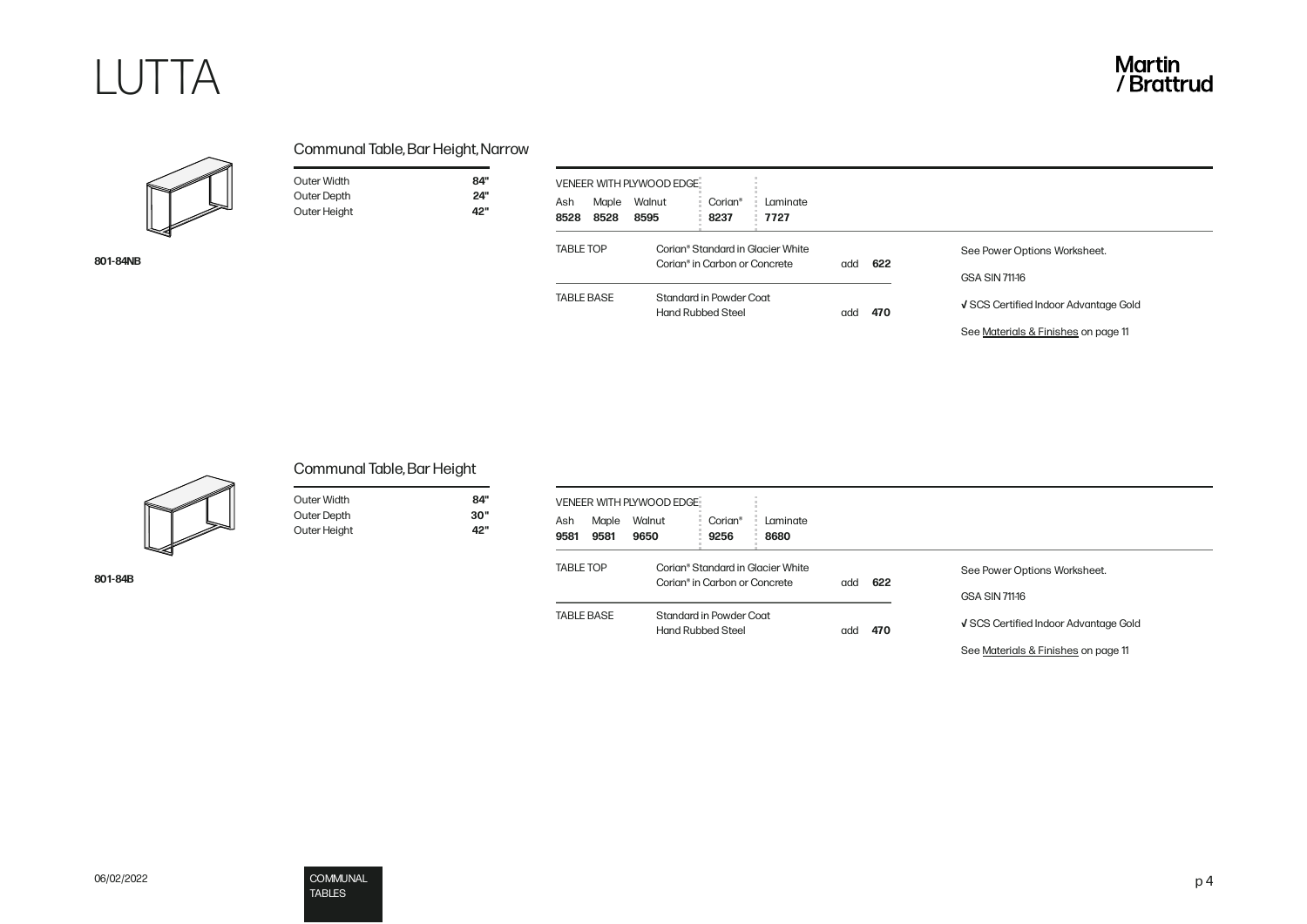

**801-84WB**

|  | Communal Table, Bar Height, Wide |  |
|--|----------------------------------|--|
|--|----------------------------------|--|

Outer Width **84"**<br>
Outer Depth **86"** Outer Depth **36"**<br>
Outer Height **42"** 

**Outer Height** 

| Ash<br>10214      | Maple<br>10214 | Walnut<br>10281                                                                | Corian <sup>®</sup><br>10409 | Laminate<br>9222 |     |     |                                                       |
|-------------------|----------------|--------------------------------------------------------------------------------|------------------------------|------------------|-----|-----|-------------------------------------------------------|
| <b>TABLE TOP</b>  |                | Corian® Standard in Glacier White<br>Corian <sup>®</sup> in Carbon or Concrete |                              |                  | add | 622 | See Power Options Worksheet.<br><b>GSA SIN 711-16</b> |
| <b>TABLE BASE</b> |                | Standard in Powder Coat<br><b>Hand Rubbed Steel</b>                            |                              |                  | add | 470 | √ SCS Certified Indoor Advantage Gold                 |
|                   |                |                                                                                |                              |                  |     |     | See Materials & Finishes on page 11                   |



## Communal Table, Bar Height, Extra Wide

Outer Width **84"** Outer Depth **42"** Outer Height **42"**

| <b>Outer Width</b> |  |
|--------------------|--|
| <b>Outer Depth</b> |  |
| Outer Height       |  |

| Ash<br>11234      | Maple<br>11234 | Walnut<br>11301                                                                | Corian®<br>10739 | Laminate<br>11037 |     |     |                                       |
|-------------------|----------------|--------------------------------------------------------------------------------|------------------|-------------------|-----|-----|---------------------------------------|
| <b>TABLE TOP</b>  |                | Corian® Standard in Glacier White<br>Corian <sup>®</sup> in Carbon or Concrete |                  |                   | add | 622 | See Power Options Worksheet.          |
|                   |                |                                                                                |                  |                   |     |     | <b>GSA SIN 711-16</b>                 |
| <b>TABLE BASE</b> |                | Standard in Powder Coat<br><b>Hand Rubbed Steel</b>                            |                  |                   | add | 470 | V SCS Certified Indoor Advantage Gold |
|                   |                |                                                                                |                  |                   |     |     | See Materials & Finishes on page 11   |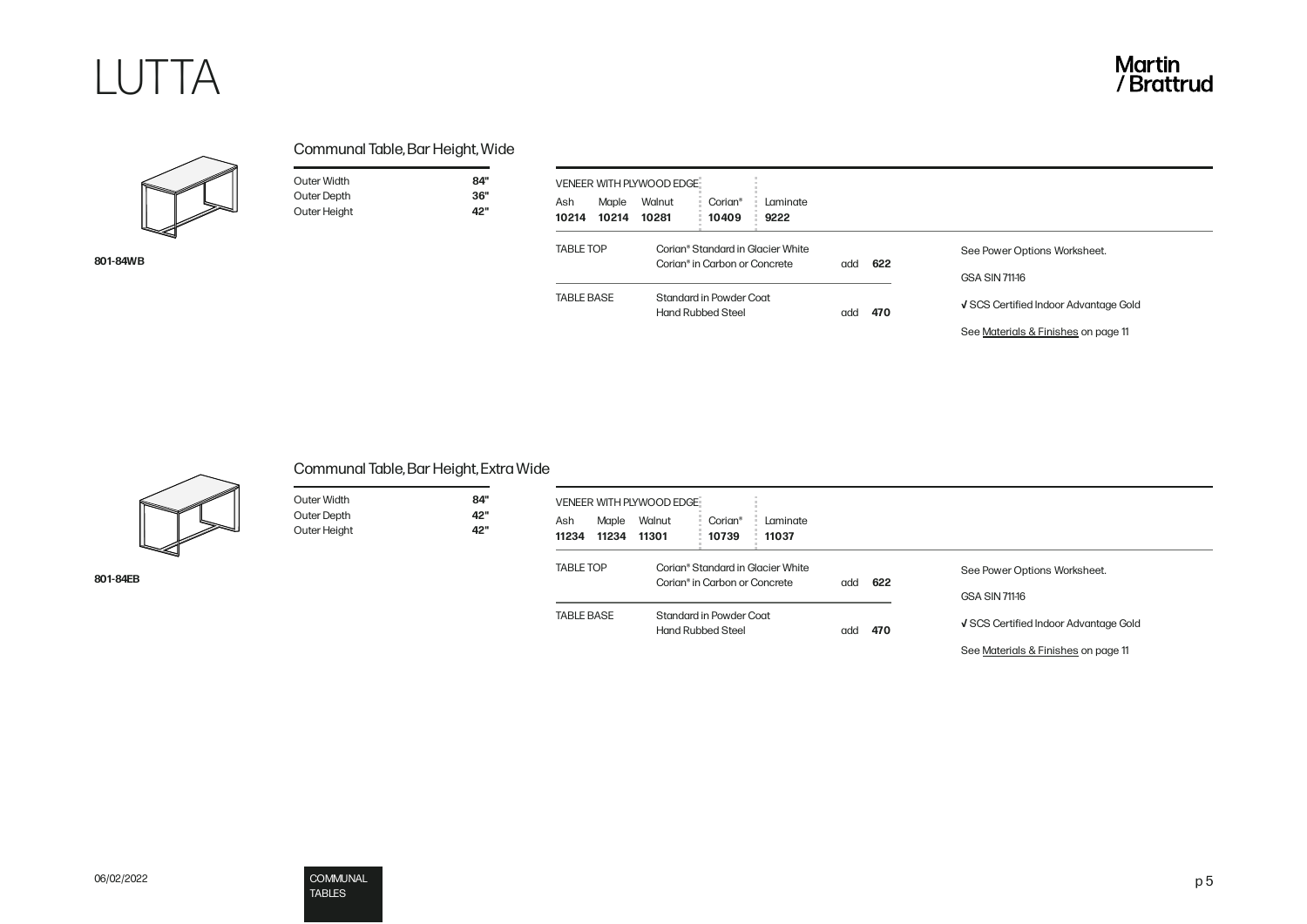



**801-96NB**

| Communal Table, Bar Height, Narrow |  |
|------------------------------------|--|
|------------------------------------|--|

| Outer Width  | 96" |
|--------------|-----|
| Outer Depth  | 24" |
| Outer Height | 42" |

 $\blacksquare$ 

| Ash<br>8951       | Maple<br>8951 | VENEER WITH PLYWOOD EDGE<br>Walnut<br>9036 | Corian <sup>®</sup><br>8872                                                    | Laminate<br>8390 |     |     |                                                                              |
|-------------------|---------------|--------------------------------------------|--------------------------------------------------------------------------------|------------------|-----|-----|------------------------------------------------------------------------------|
| <b>TABLE TOP</b>  |               |                                            | Corian® Standard in Glacier White<br>Corian <sup>®</sup> in Carbon or Concrete |                  | add | 756 | See Power Options Worksheet.<br><b>GSA SIN 711-16</b>                        |
| <b>TABLE BASE</b> |               |                                            | Standard in Powder Coat<br><b>Hand Rubbed Steel</b>                            |                  | add | 545 | √ SCS Certified Indoor Advantage Gold<br>See Materials & Finishes on page 11 |



Communal Table, Bar Height

| Outer Width  | 96" |
|--------------|-----|
| Outer Depth  | 30" |
| Outer Height | ב2" |

| Ash<br>10057      | Maple<br>10057 | VENEER WITH PLYWOOD EDGE:<br>Walnut<br>10142        | Corian <sup>®</sup><br>9968       | Laminate<br>9427 |     |                                                       |                                                                              |
|-------------------|----------------|-----------------------------------------------------|-----------------------------------|------------------|-----|-------------------------------------------------------|------------------------------------------------------------------------------|
| <b>TABLE TOP</b>  |                | Corian® in Carbon or Concrete                       | Corian® Standard in Glacier White | add              | 756 | See Power Options Worksheet.<br><b>GSA SIN 711-16</b> |                                                                              |
| <b>TABLE BASE</b> |                | Standard in Powder Coat<br><b>Hand Rubbed Steel</b> |                                   |                  | add | 545                                                   | V SCS Certified Indoor Advantage Gold<br>See Materials & Finishes on page 11 |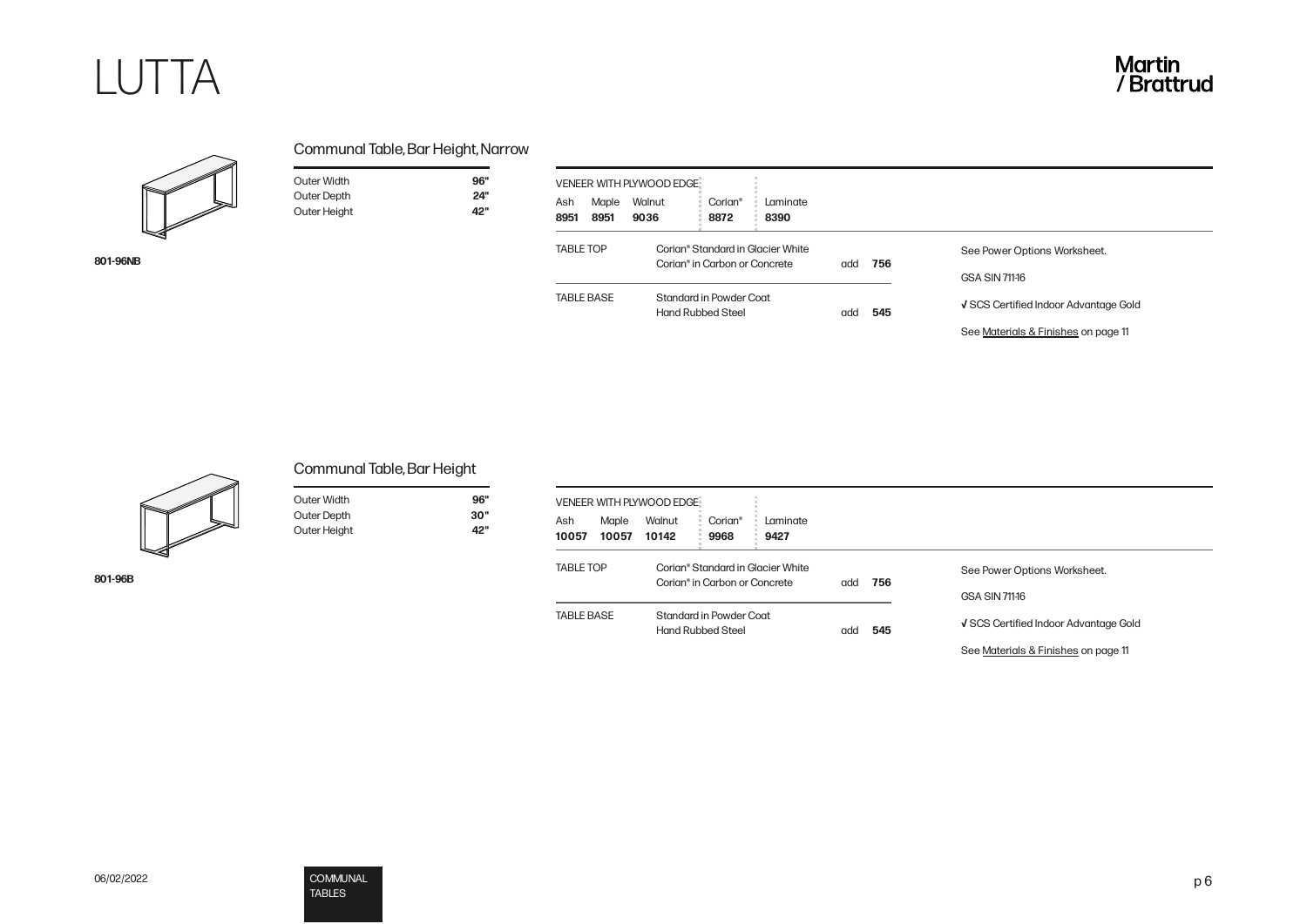



**801-96WB**

**801-96EB**

| Communal Table, Bar Height, Wide |  |
|----------------------------------|--|
|----------------------------------|--|

Outer Width **96"**<br>
Outer Depth **1970** 

Outer Height **42"**

**Outer Depth** 

| Ash<br>10794      | Maple<br>10794 | Walnut<br>10878                                                                | Corian <sup>®</sup><br>10745                        | Laminate<br>10063 |     |                              |                                       |
|-------------------|----------------|--------------------------------------------------------------------------------|-----------------------------------------------------|-------------------|-----|------------------------------|---------------------------------------|
| <b>TABLE TOP</b>  |                | Corian® Standard in Glacier White<br>Corian <sup>®</sup> in Carbon or Concrete |                                                     | add               | 756 | See Power Options Worksheet. |                                       |
|                   |                |                                                                                |                                                     |                   |     |                              | <b>GSA SIN 711-16</b>                 |
| <b>TABLE BASE</b> |                |                                                                                | Standard in Powder Coat<br><b>Hand Rubbed Steel</b> |                   | add | 545                          | √ SCS Certified Indoor Advantage Gold |
|                   |                |                                                                                |                                                     |                   |     |                              | See Materials & Finishes on page 11   |



## Communal Table, Bar Height, Extra Wide

| Outer Width        | 96" |
|--------------------|-----|
| <b>Outer Depth</b> | 42" |
| Outer Height       | 42" |

| Ł |  |  |  |
|---|--|--|--|

|                   |                | VENEER WITH PLYWOOD EDGE:                                                      |                                                     |                   |     |     |                                       |
|-------------------|----------------|--------------------------------------------------------------------------------|-----------------------------------------------------|-------------------|-----|-----|---------------------------------------|
| Ash<br>11873      | Maple<br>11873 | Walnut<br>11958                                                                | Corian <sup>®</sup><br>11820                        | Laminate<br>11068 |     |     |                                       |
| <b>TABLE TOP</b>  |                | Corian® Standard in Glacier White<br>Corian <sup>®</sup> in Carbon or Concrete |                                                     |                   | add | 756 | See Power Options Worksheet.          |
|                   |                |                                                                                |                                                     |                   |     |     | <b>GSA SIN 711-16</b>                 |
| <b>TABLE BASE</b> |                |                                                                                | Standard in Powder Coat<br><b>Hand Rubbed Steel</b> |                   | add | 545 | √ SCS Certified Indoor Advantage Gold |
|                   |                |                                                                                |                                                     |                   |     |     | See Materials & Finishes on page 11   |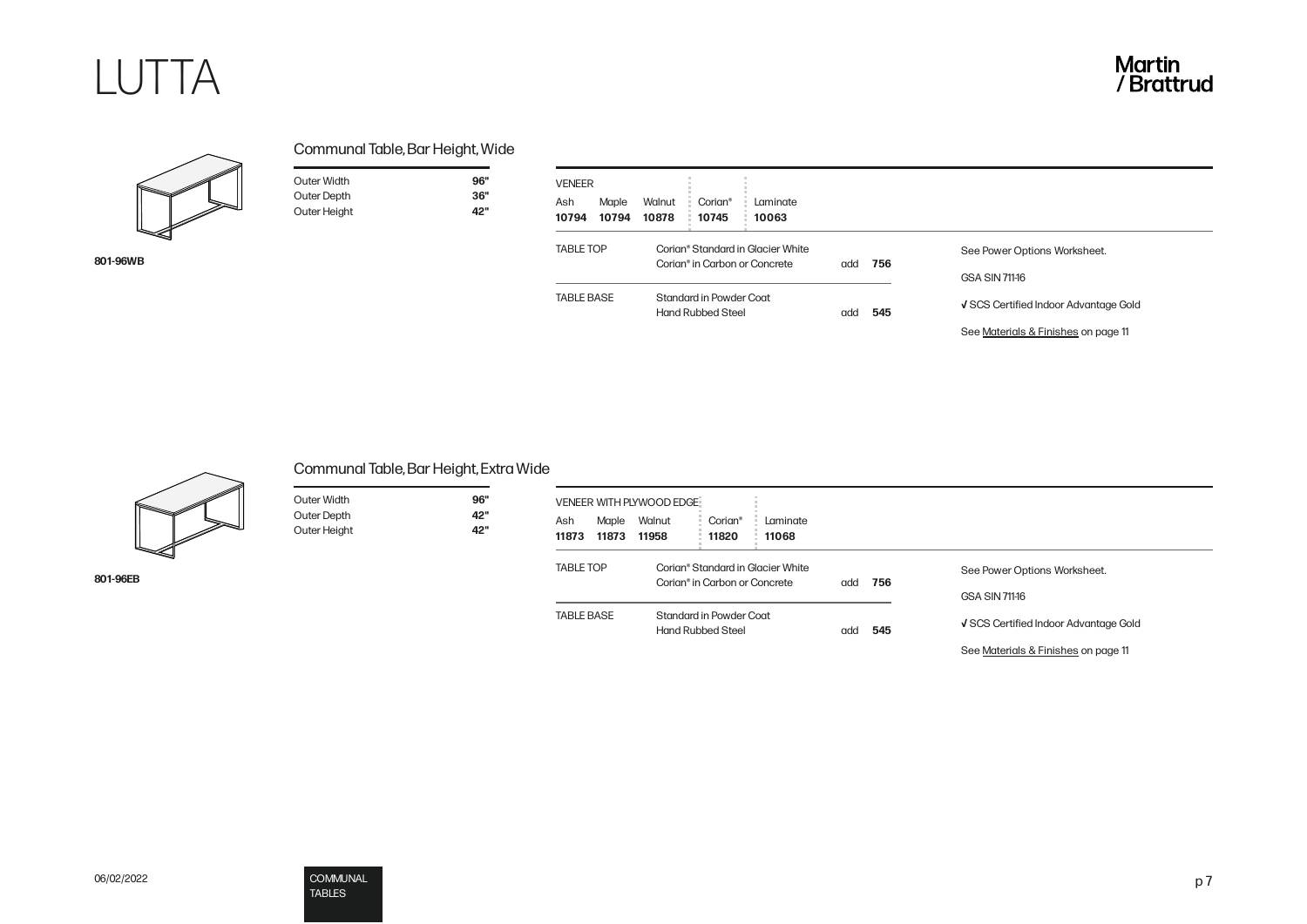



**801-108NB**

| Communal Table, Bar Height, Narrow |  |
|------------------------------------|--|
|------------------------------------|--|

| Outer Width  | 108" |
|--------------|------|
| Outer Depth  | 24"  |
| Outer Height | 42"  |

 $\sim$ 

| Ash<br>9862       | Maple<br>9862 | Walnut<br>9964 | Corian <sup>®</sup><br>9737                                                    | Laminate<br>9280 |     |     |                                                                              |
|-------------------|---------------|----------------|--------------------------------------------------------------------------------|------------------|-----|-----|------------------------------------------------------------------------------|
| <b>TABLE TOP</b>  |               |                | Corian® Standard in Glacier White<br>Corian <sup>®</sup> in Carbon or Concrete |                  | add | 928 | See Power Options Worksheet.<br><b>GSA SIN 711-16</b>                        |
| <b>TABLE BASE</b> |               |                | Standard in Powder Coat<br><b>Hand Rubbed Steel</b>                            |                  | add | 570 | √ SCS Certified Indoor Advantage Gold<br>See Materials & Finishes on page 11 |



## Communal Table, Bar Height

| Outer Width  | 108" |
|--------------|------|
| Outer Depth  | 30"  |
| Outer Height | ב2"  |

| ۰.<br>× |  |
|---------|--|
|---------|--|

| Ash<br>Maple<br>11082<br>11082 | Walnut<br>11182                                     | Corian <sup>®</sup><br>10939                                                   | Laminate<br>10372 |     |                                       |                                     |
|--------------------------------|-----------------------------------------------------|--------------------------------------------------------------------------------|-------------------|-----|---------------------------------------|-------------------------------------|
| <b>TABLE TOP</b>               |                                                     | Corian® Standard in Glacier White<br>Corian <sup>®</sup> in Carbon or Concrete |                   | add | 928                                   | See Power Options Worksheet.        |
|                                |                                                     |                                                                                |                   |     |                                       | <b>GSA SIN 711-16</b>               |
| <b>TABLE BASE</b>              | Standard in Powder Coat<br><b>Hand Rubbed Steel</b> |                                                                                | add               | 570 | √ SCS Certified Indoor Advantage Gold |                                     |
|                                |                                                     |                                                                                |                   |     |                                       | See Materials & Finishes on page 11 |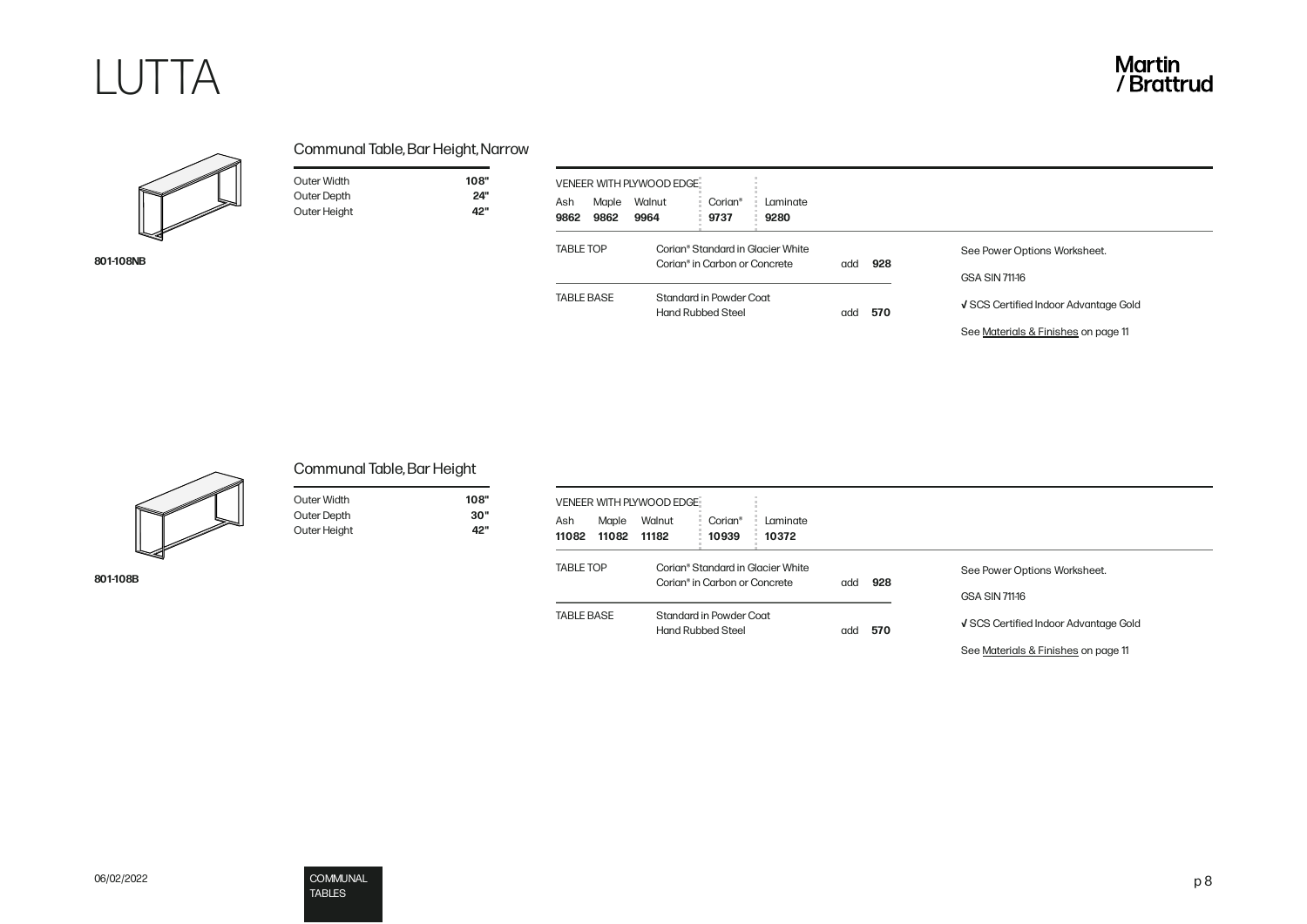



**801-108WB**

| Communal Table, Bar Height, Wide |
|----------------------------------|
|----------------------------------|

| Outer Width  | 108" |
|--------------|------|
| Outer Depth  | 36"  |
| Outer Height | "כּב |

 $\sim$ 

| Ash<br>11822      | Maple | VENEER WITH PLYWOOD EDGE<br>Walnut<br>11822 11878                              | Corian <sup>®</sup><br>11709 | Laminate<br>11404 |     |     |                                                       |  |
|-------------------|-------|--------------------------------------------------------------------------------|------------------------------|-------------------|-----|-----|-------------------------------------------------------|--|
| <b>TABLE TOP</b>  |       | Corian® Standard in Glacier White<br>Corian <sup>®</sup> in Carbon or Concrete |                              |                   | add | 928 | See Power Options Worksheet.<br><b>GSA SIN 711-16</b> |  |
| <b>TABLE BASE</b> |       | Standard in Powder Coat<br><b>Hand Rubbed Steel</b>                            |                              |                   | add | 570 | √ SCS Certified Indoor Advantage Gold                 |  |
|                   |       |                                                                                |                              |                   |     |     | See Materials & Finishes on page 11                   |  |



**801-108EB**

Communal Table, Bar Height, Extra Wide

| Outer Width  | 108" |
|--------------|------|
| Outer Depth  | 42"  |
| Outer Height | "כּב |

| 108" |
|------|
| 42"  |

| Ash<br>13003      | Maple<br>13003 | VENEER WITH PLYWOOD EDGE!<br>Walnut<br>13103                                   | Corian <sup>®</sup><br>12878 |            |     |                                                                              |
|-------------------|----------------|--------------------------------------------------------------------------------|------------------------------|------------|-----|------------------------------------------------------------------------------|
| <b>TABLE TOP</b>  |                | Corian® Standard in Glacier White<br>Corian <sup>®</sup> in Carbon or Concrete |                              | 928<br>add |     | See Power Options Worksheet.<br><b>GSA SIN 711-16</b>                        |
| <b>TABLE BASE</b> |                | Standard in Powder Coat<br><b>Hand Rubbed Steel</b>                            |                              | ddd        | 570 | √ SCS Certified Indoor Advantage Gold<br>See Materials & Finishes on page 11 |

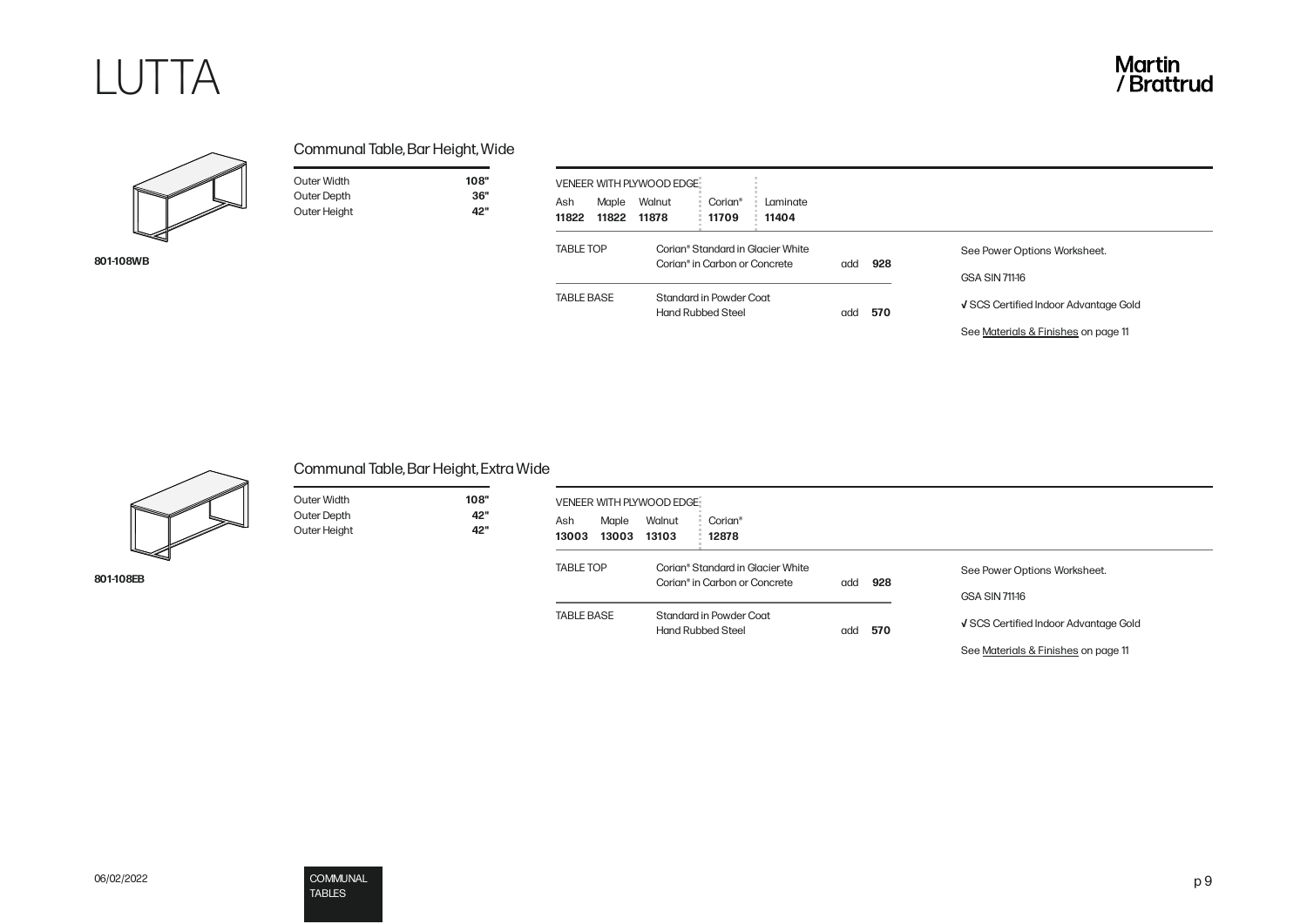# LUTTA

### Notes

**Metal Base** (Specify Martin Brattrud Finish) Standard: Powder Coat View Powder Coat - [Metallics](https://martinbrattrud.com/finishes/8/Metal/22/Powder+Coat+-+Metallics/) View Powder Coat - [Neutrals](https://martinbrattrud.com/finishes/8/Metal/23/Powder+Coat+-+Neutrals/) View [Powder](https://martinbrattrud.com/finishes/8/Metal/24/Powder+Coat+-+Color/) Coat - Color Custom Powder Coat Finish produced upon receipt of a customer supplied RAL# and fee of \$385 Net, with a minimum order of 2.

Premium: Polished Stainless Steel **(PSS)**, or Satin Stainless Steel **(SSS)** View Stainless Steel [Premiums](https://martinbrattrud.com/finishes/8/Metal/20/Stainless+Steel/7)

Premium: Hand Rubbed Steel in Brushed Bronze **(BBZ)**, Oiled Bronze **(OBZ)**, Charcoal**(CS)** or Black **(BS)** View Hand Rubbed Steel [Premiums](https://martinbrattrud.com/finishes/8/Metal/21/Hand+Rubbed+Steel/) Hand rubbed finishes are lacquer sealed.

#### **Table Top**

(Specify Martin Brattrud Finish) Standard: Ash Veneer Ply Edge, 1" thick No Charge Option: Maple Veneer Ply Edge Premium: Walnut Veneer Ply Edge View Ash Wood [Standard](https://martinbrattrud.com/finishes/7/Wood/19/Ash/) Finishes View Maple Wood [Standard](https://martinbrattrud.com/finishes/7/Wood/16/Maple/) Finishes View Walnut Wood [Standard](https://martinbrattrud.com/finishes/7/Wood/17/Rift+Cut+Oak/) Finishes

Custom Wood Finish produced upon receipt of a customer's approved sample match and fee of \$200 Net for each unique finish per order.

Corian® Standard: Glacier White **(GW)**, .5" thick Corian® Premium: Concrete **(CNT)** or Carbon **(CCT)**

Stone Standard: Black Granite **(BG)** or Carrara Marble **(CM)**, .75" thick

Laminate with edge banding (Specify Martin Brattrud Standards)